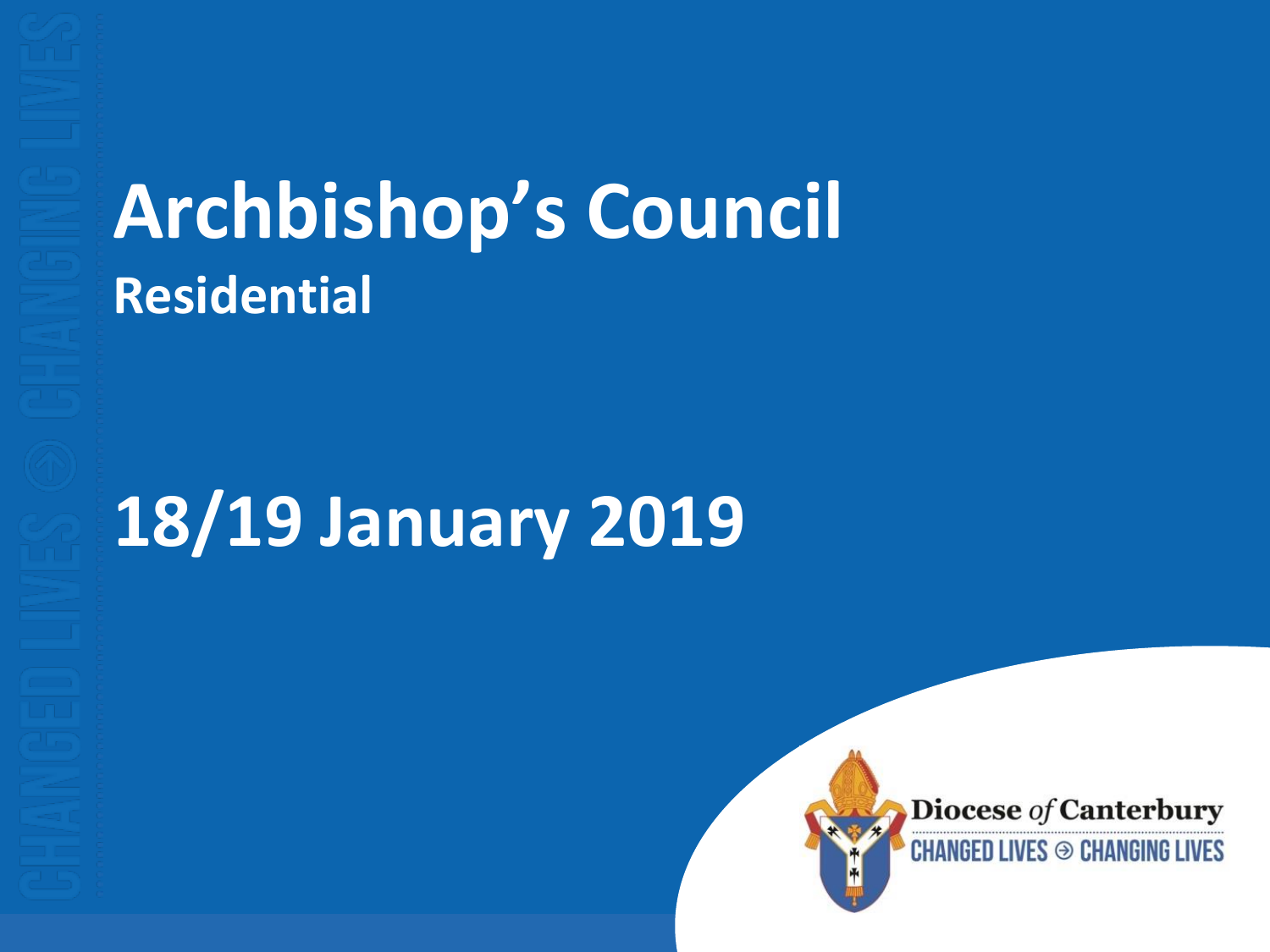# **Understanding the Budget**

## **Doug Gibb** *Finance Director*



Diocese of Canterbury

**CHANGED LIVES <sup>→</sup> CHANGING LIVES**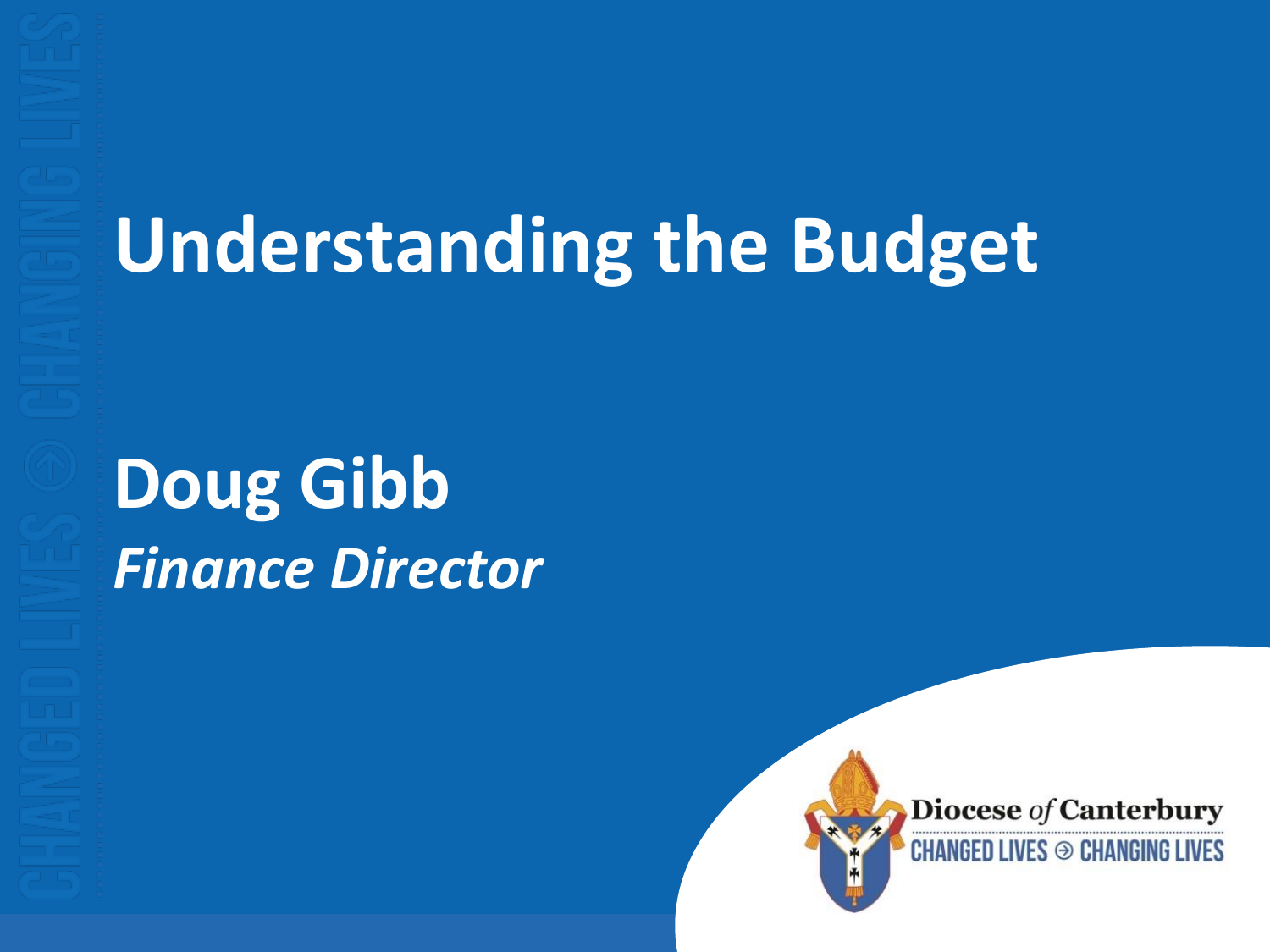## **Bringing Meaning to the Numbers!**

- Taking a somewhat different approach to presenting the budget
- Want to make it as meaningful as possible
- Also want to set out the financial health of the Diocese
- NOTE: The overall budget is set for 2019 but have yet to finalise the detailed budget allocation for each team and function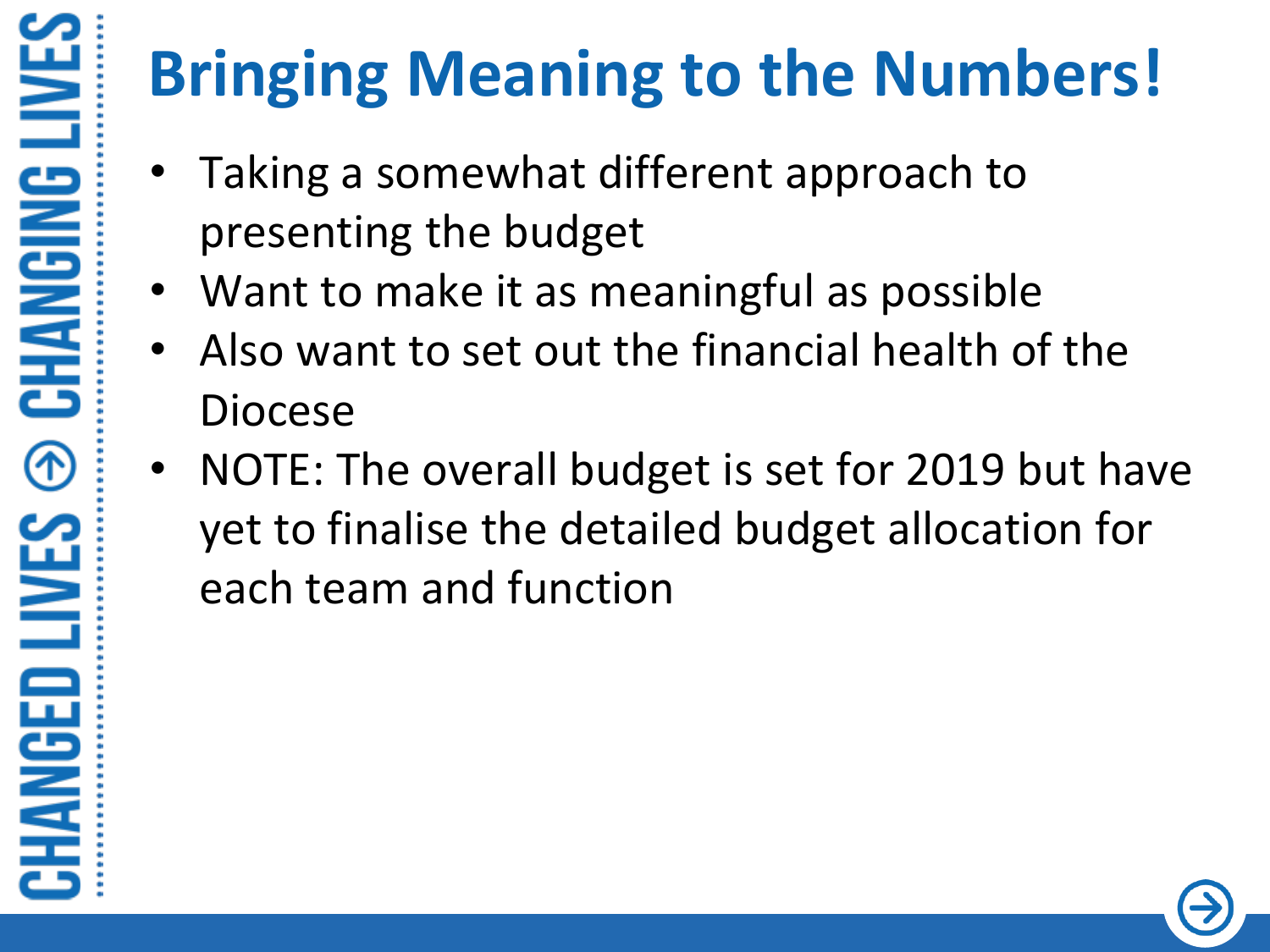## **How Big is our Budget?**

- Headline budget is £10.3M
- £0.7M from Church Commissions to support mission in disadvantaged areas
	- $\circ$  Effectively just passes through our budget
	- $\circ$  Will therefore not show it in the following slides
- Net budget is therefore £9.6M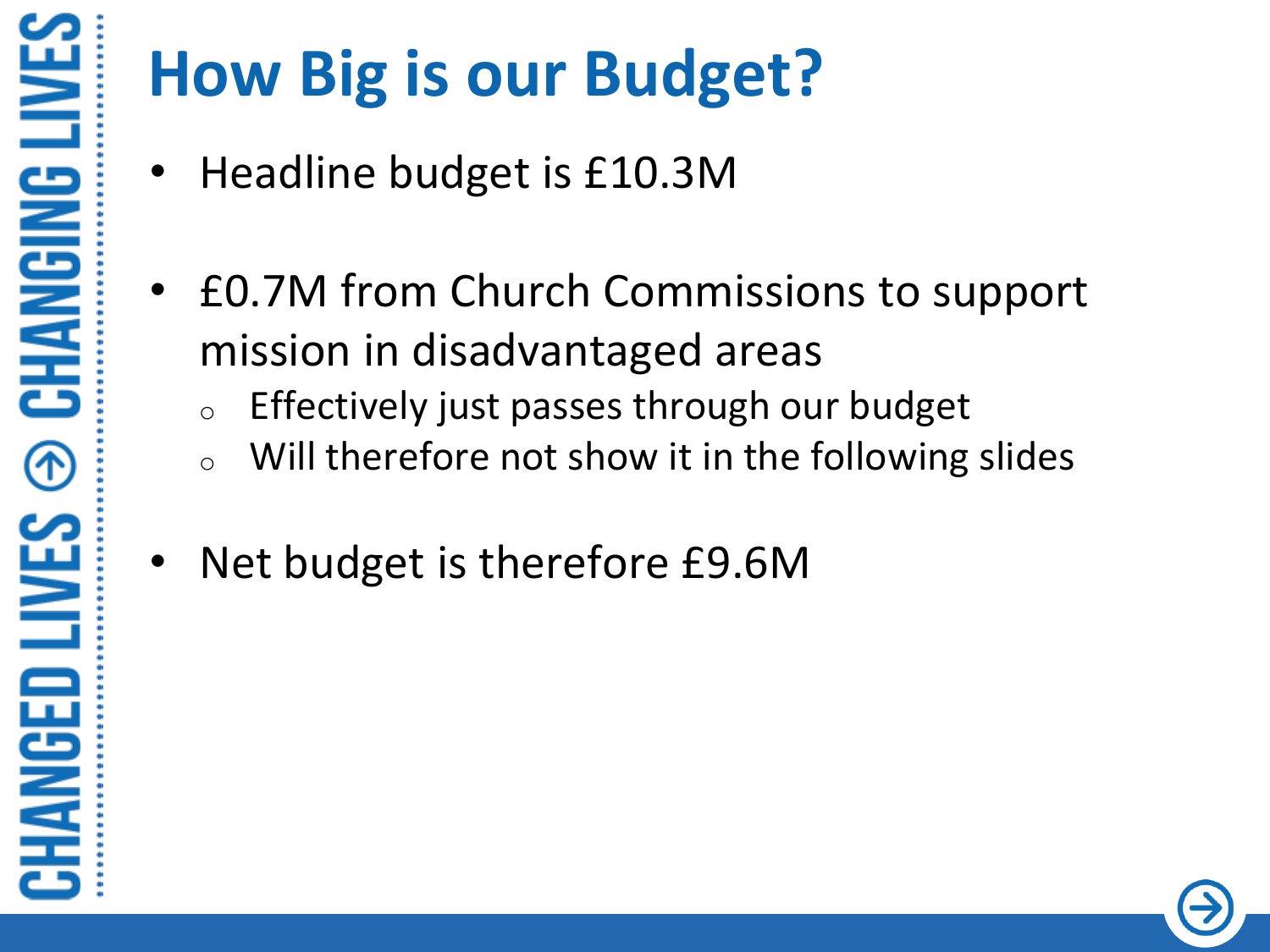#### **Income**



| Management Fee for Channel Islands<br><b>Grand Total</b> | £89K<br>£9,612K | $1\%$<br>100% |
|----------------------------------------------------------|-----------------|---------------|
| Grants                                                   | £92K            | 1%            |
| Investment, rental etc.                                  | £374K           | 4%            |
| <b>Parochial Fees</b>                                    | £436K           | 5%            |
| Parish Share                                             | £8,621K         | 90%           |

- 
- 
- 
- 
- 
- 

90% of our income comes from Parish Share.

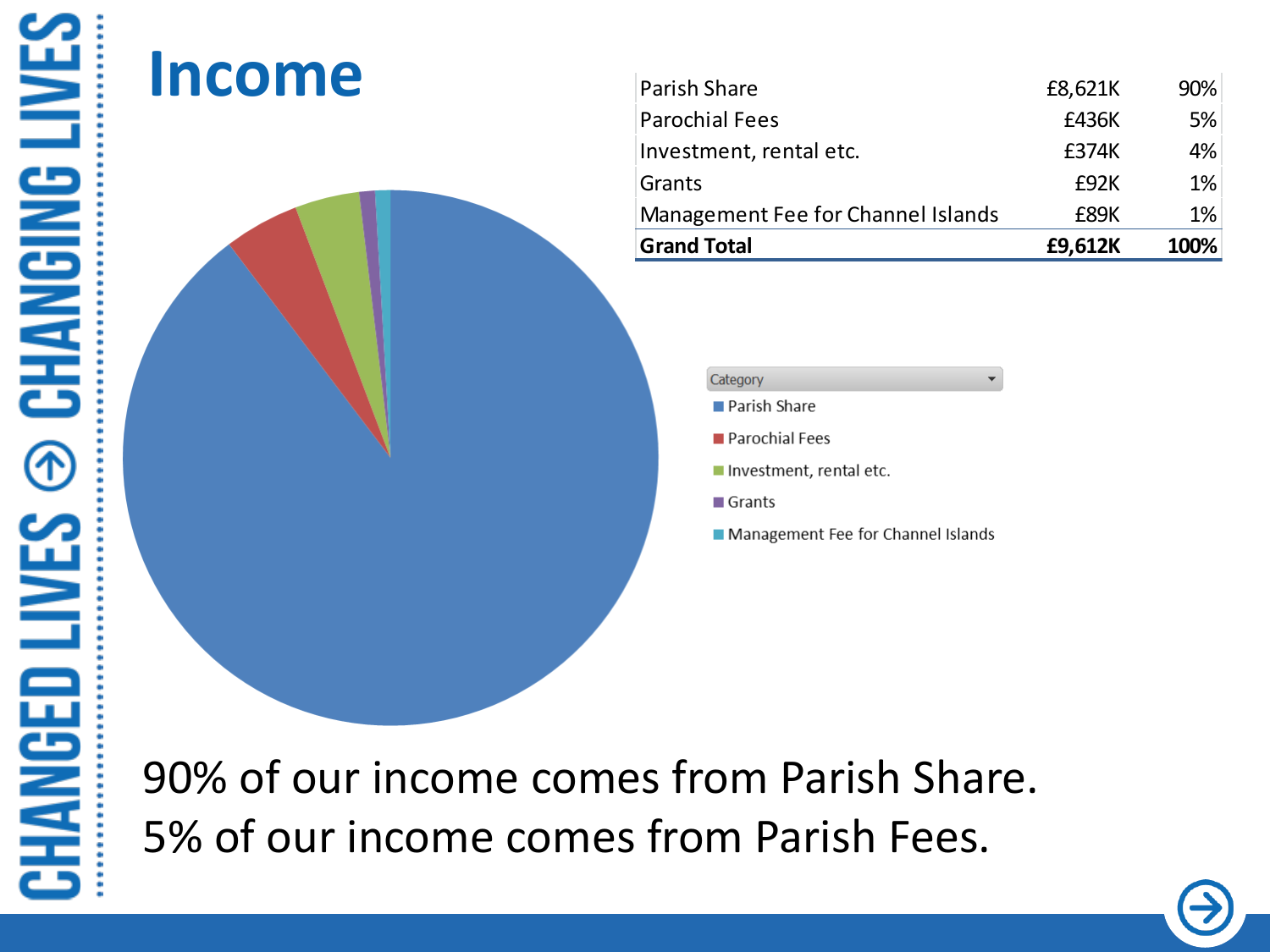### **Expenditure**



 $\overline{\phantom{a}}$ 

Nearly three-quarters of our expenditure is on parish ministers and the training pipeline that feeds it.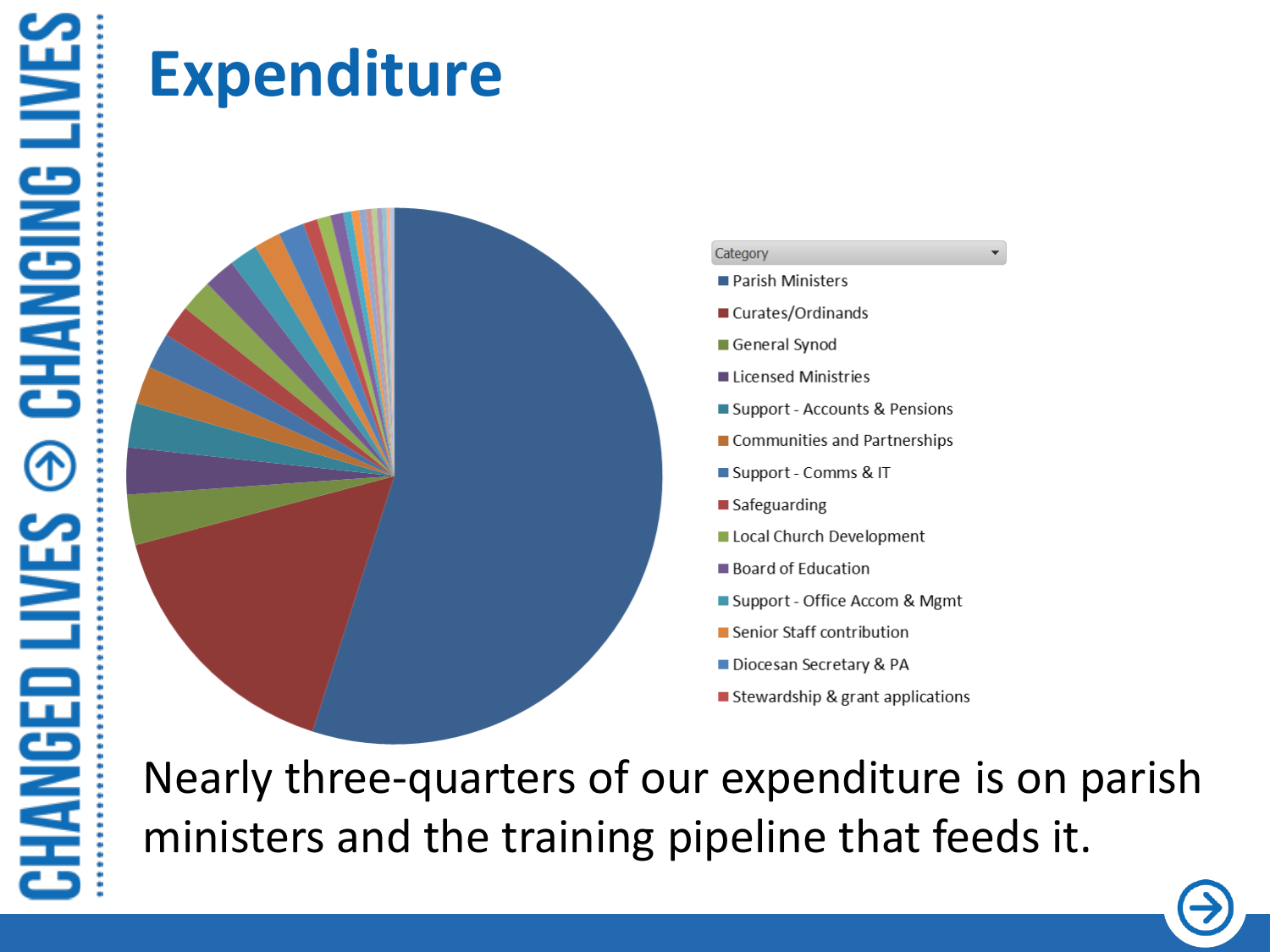#### **Another Expenditure Perspective**

- **Mandatory** 
	- Core purpose of the Diocese
	- Legal or other requirements
- Essential
	- Essential to the life and work of the Diocese
	- Cannot run without these
- **Discretionary** 
	- We have a choice of whether we do these or not
- NOTE: A first attempt at doing this!

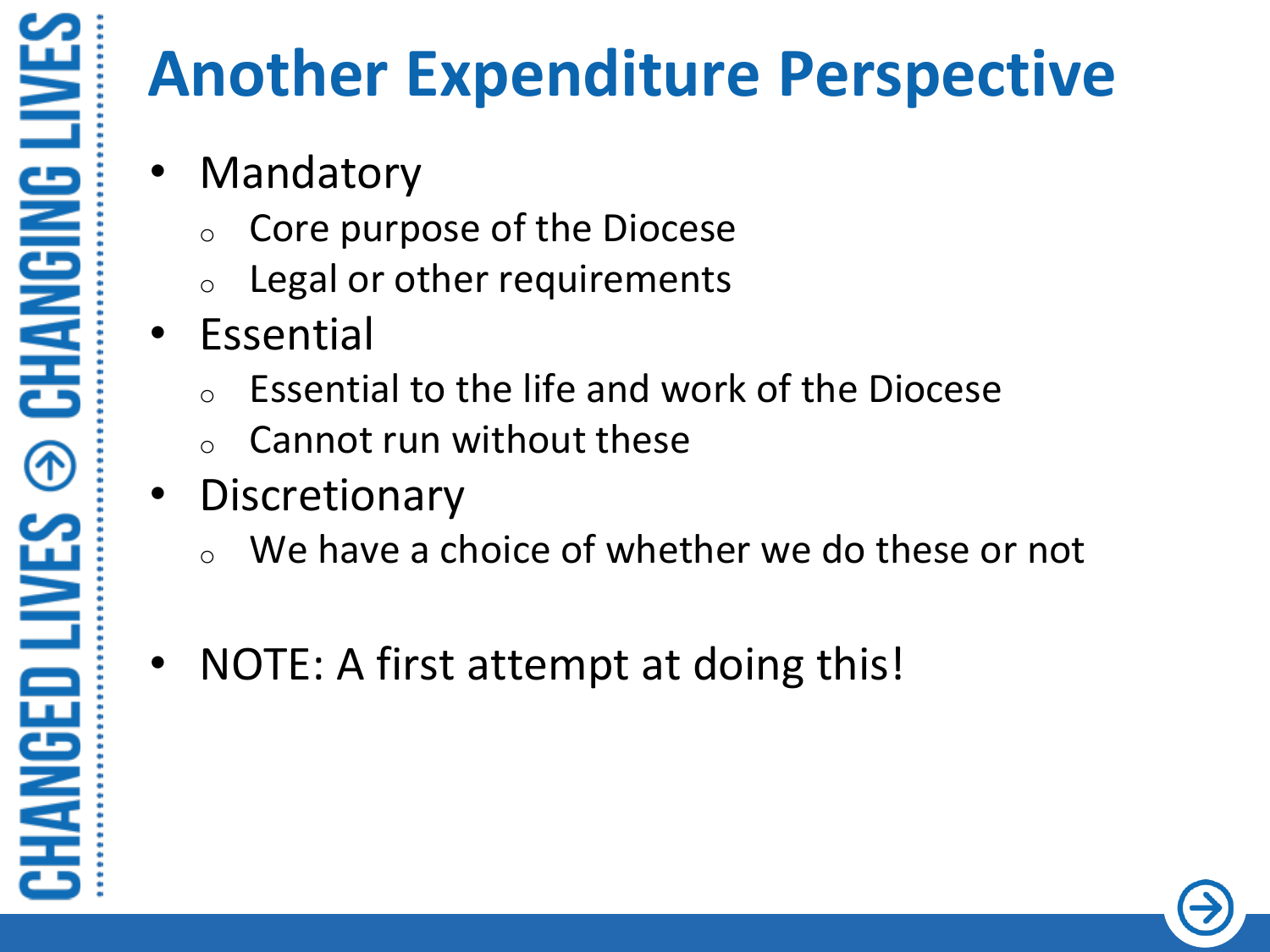

85% of current cost base is for things we must do.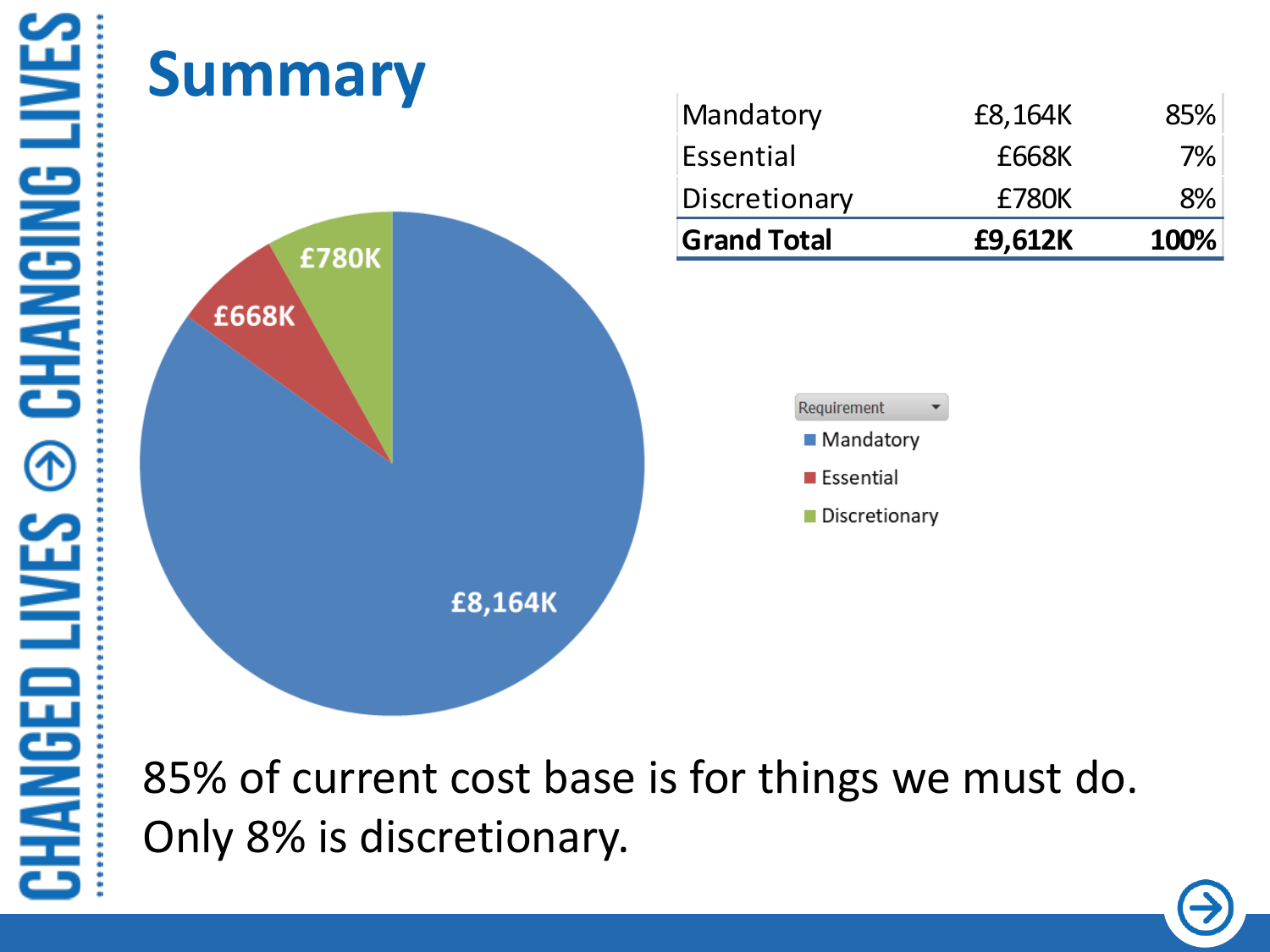## **Mandatory Expenditure**



#### Category

- Parish Ministers
- Curates/Ordinands
- General Synod
- Support Accounts & Pensions

 $\overline{\phantom{a}}$ 

- $\blacksquare$  Safeguarding
- **Board of Education**
- Senior Staff contribution
- Pension Fund deficit
- Support HR
- Diocesan Registrar
- Diocesan Advisory Committee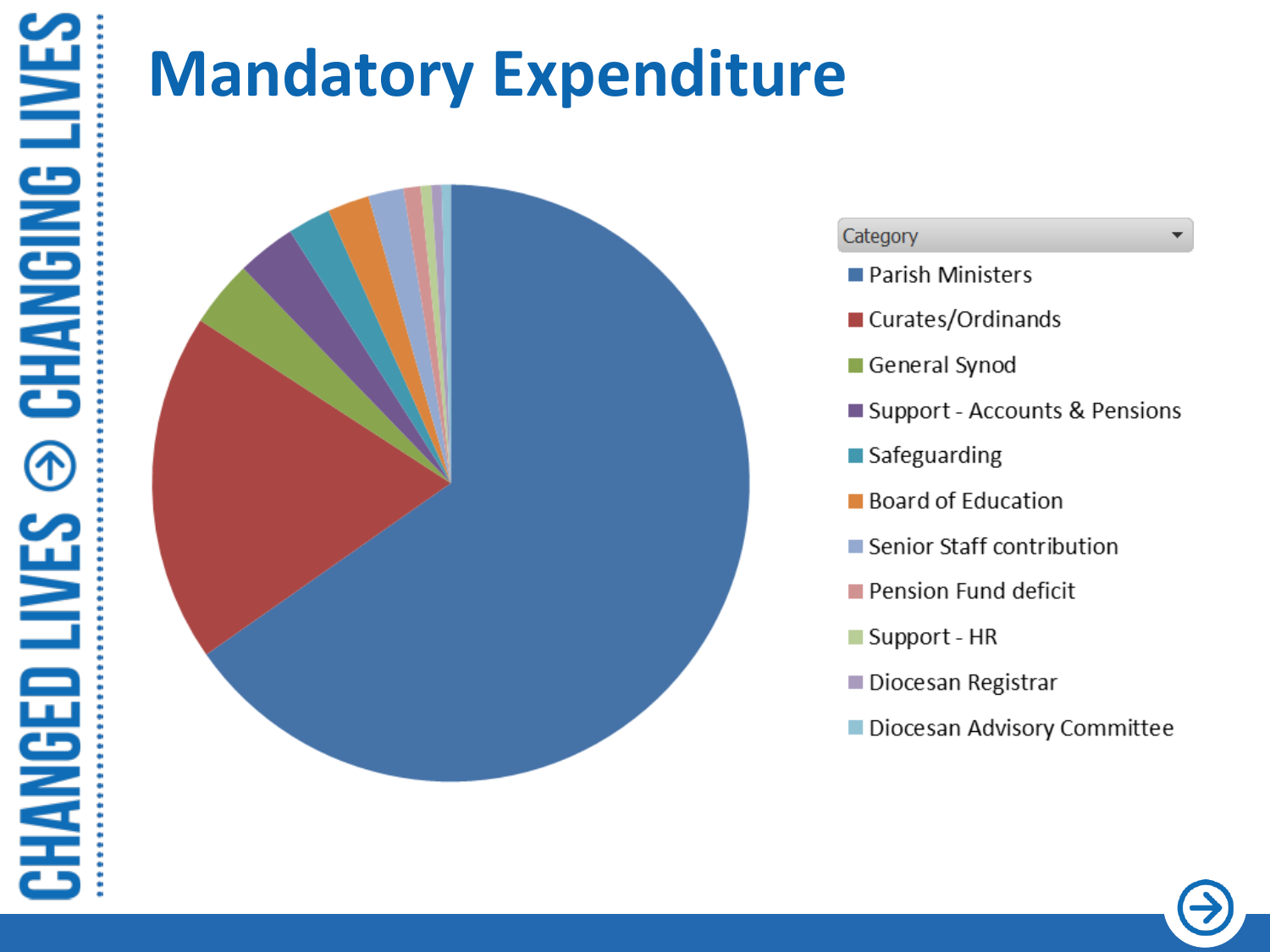## **Mandatory Expenditure**

| <b>Parish Ministers</b>                  | £5,308K      |
|------------------------------------------|--------------|
| Curates/Ordinands                        | £1,538K      |
| <b>General Synod</b>                     | <b>£293K</b> |
| <b>Support - Accounts &amp; Pensions</b> | <b>£259K</b> |
| Safeguarding                             | £189K        |
| <b>Board of Education</b>                | £184K        |
| <b>Senior Staff contribution</b>         | £155K        |
| <b>Pension Fund deficit</b>              | £75K         |
| Support - HR                             | £47K         |
| Diocesan Registrar                       | £45K         |
| Diocesan Advisory Committee              | £40K         |
| Pastoral Secretary (Re-organisations)    | £31K         |
| <b>Grand Total</b>                       | £8,164K      |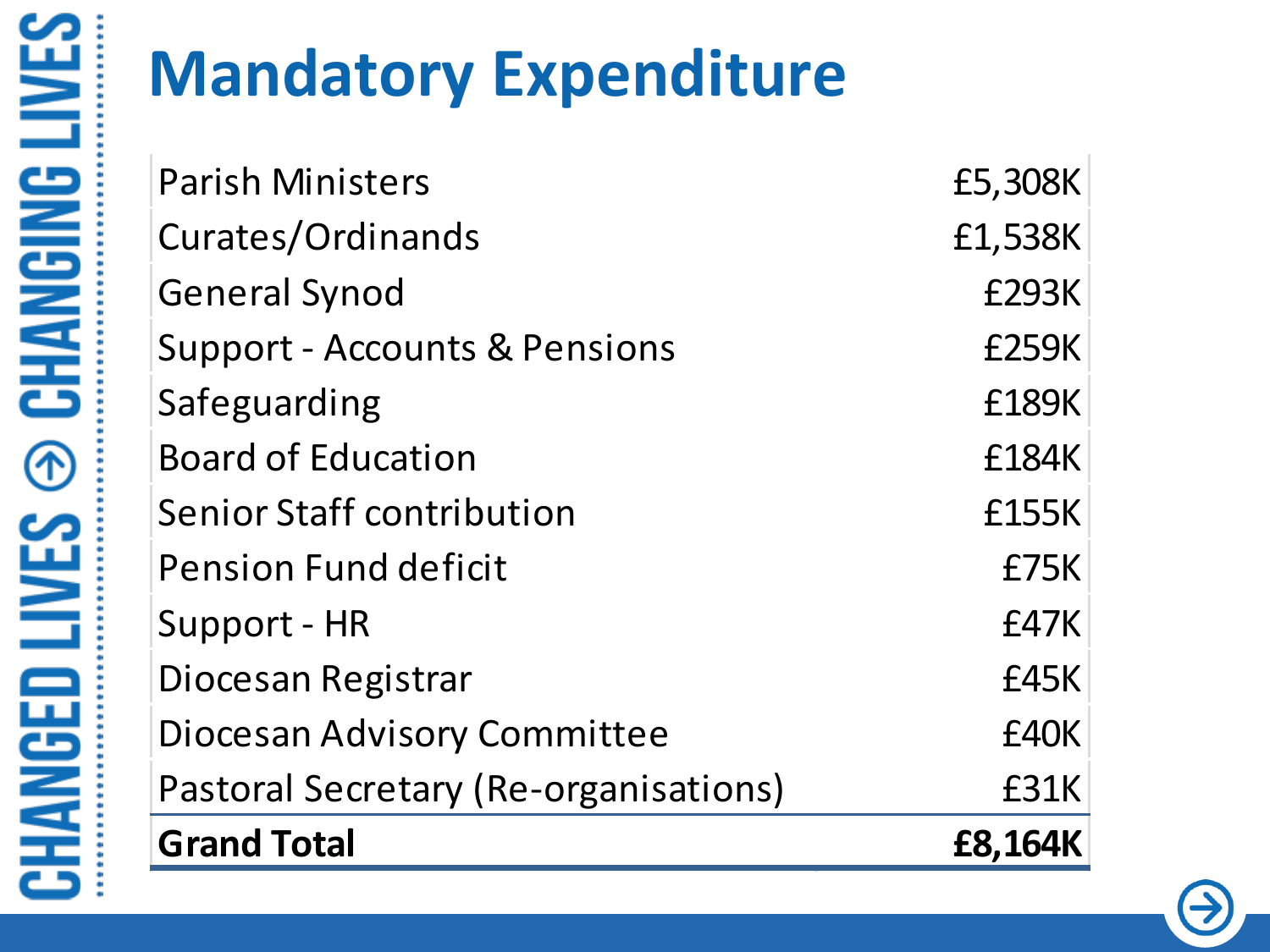## **Essential Expenditure**

| <b>Grand Total</b>                  | <b>£668K</b> |
|-------------------------------------|--------------|
| Meeting expenses (Synod, ABC, etc.) | E21K         |
| Support - Office Accom & Mgmt       | £165K        |
| Support - Comms & IT                | £209K        |
| <b>Licensed Ministries</b>          | £273K        |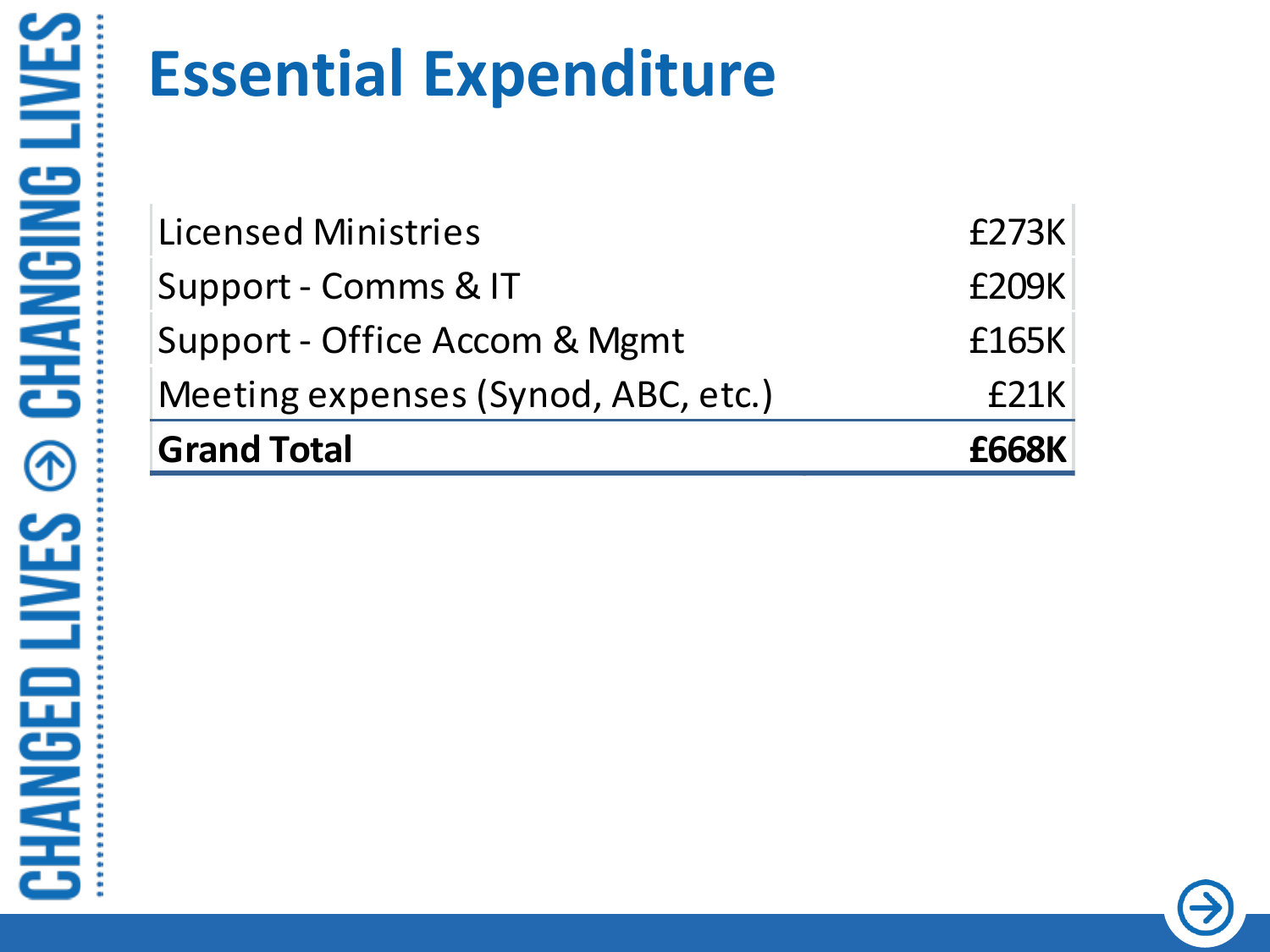## **Discretionary Expenditure**

Communities and Partnerships £218K Local Church Development F188K Diocesan Secretary & PA **ELE** E150K Stewardship & grant applications TERESAL Children and Youth Ministry £79K Faculty Fees **EXALLE 19 FEES** Deanery Grant **E30K** Investment in Strategy £25K Planned Savings and The Control of the Planned Savings and The Control of the Control of the Control of the Co **Grand Total £780K**